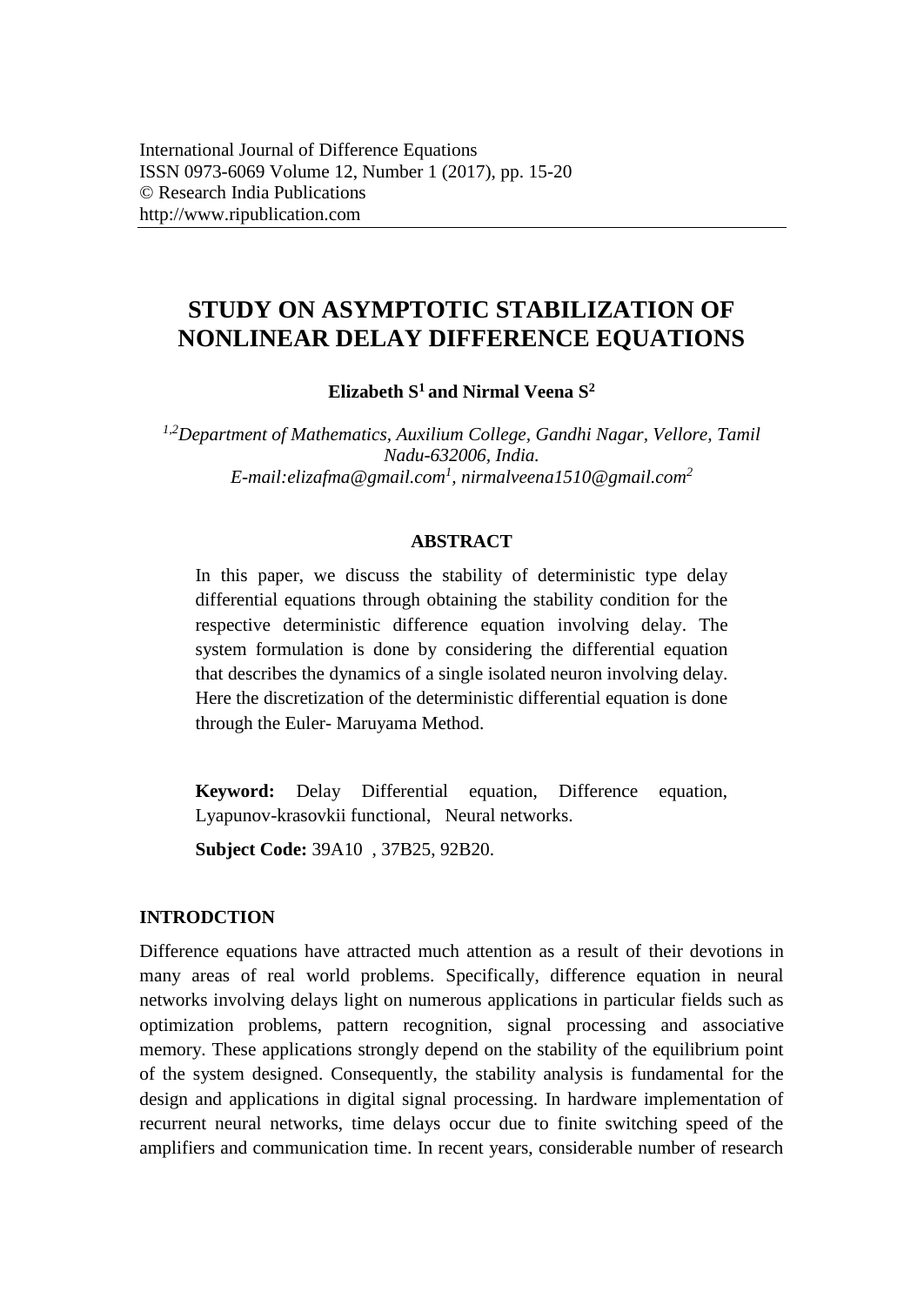works has been made to study the global asymptotic or exponential stability for the neural networks with time delays via Lyapunov function method. In particular, there is an increasing interest in the study of differential equations with both discrete and distributed delays, see [5]. A designed system could be stabilized or destabilized by adding certain inputs. However, besides these effects, impulsive effects occur in real world systems. In the case of non-linear differential equations the mean-square asymptotic stability of the numerical methods has been studied by several authors e.g., [4,3]. But the almost sure asymptotic stability of numerical methods has been less studied.

Motivated by the above discussions, the main objective of this paper is to study the global asymptotic stability of system of difference equation describing the dynamics of a neuron. Here we apply Euler–Maruyama method to the nonlinear differential equation. We establish new stability conditions for the stochastic difference equation with the help of Lyapunov-Krasovskii functional method and some well-known inequalities.We prove results on global a.s. asymptotic stability of the trivial solution  $Y_k$  of equation (2). We show that (2) is a good discrete model for a corresponding deterministic delay differential equation, since under the same conditions on the function  $\phi$ , their solutions have similar asymptotic behavior.

The paper is organized as follows. In section 2, gives the preliminaries and we recall the necessary definitions and lemmas that will be used to prove our results. In section 3, deals with system formulation, conversion of differential equation system into difference equation system and some assumptions. In section 4, the desired stability condition is formulated in terms of lemmas and theorems. In section 5, gives the conclusion of the paper and discusses our future work.

#### **PRELIMINARIES:**

An equilibrium point is said to be asymptotically stable if it is both stable and convergent. If  $y^*$  is an equilibrium point of a system then it is stable if for given  $\epsilon > 0$ and initial non-negative value  $n_0$  there exists a  $\delta(\epsilon, n_0)$  such that  $|y_0 - y^*| < \delta \Rightarrow$  $|y(n) - y^*| < \epsilon$  for all  $n \ge n_0$ . And the system is said to be convergent to the equilibrium point if  $\lim_{n\to\infty} Y_n = y^*$ 

A function  $V: D \to R$  is said to be positive semi definite in if it satisfies the following two conditions:  $(1)V(0) = 0$  and  $(2)V(k) \ge 0$ 

**Lyapunov Stability Theorem:** Let  $V(k)$  be a positive definite function. Let  $y = 0$ be an equilibrium point of the system, such that

 $(i)V(k)$  is a positive definite function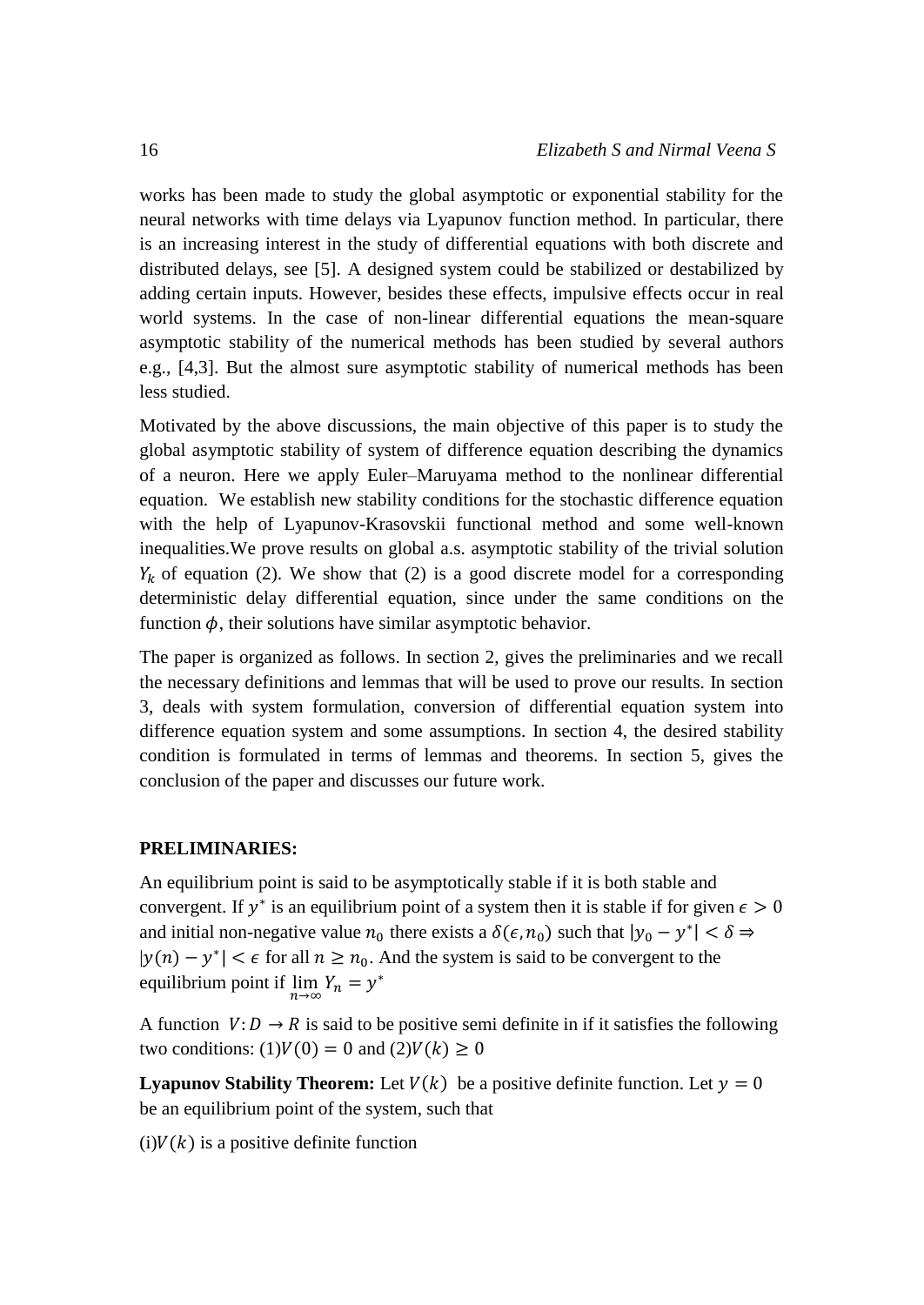$(ii)\Delta V(k) < 0$ 

Then the system is said to be asymptotically stable. i.e.)  $\lim_{k \to \infty} Y_k = 0$ 

#### **SYSTEM FORMULATION**

The following represents the system of deterministic differential equation which describes the dynamics of an isolated neuron described in terms of delay differential equations

$$
dy(t) = [-y(t) + \alpha \varphi(y(t) - \beta y(t - \tau)]dt \qquad t \ge 0 \qquad (1)
$$

where  $y(t)$  – is the activation level of a neuron at a time t

- $\alpha$  −is constant describing the range of the variable  $y(t)$
- $\beta$  −is the mesure that describes the influence of past history
- $\tau$  –represents the delay
- $\varphi$  −activation function of the neuron

and the constants  $\alpha \in \mathbb{R}^+, \beta \ge 0$  and  $\tau \in [0, \infty)$ . And the above system forms a model of neural network.

The stability of the above system is obtained by considered the related discretized form of equation. Hence the discretization of the above model through Euler-Maruyama is given by

$$
Y_{k+1} = (1-d)Y_k + \alpha d\phi (Y_k - \beta Y_{k-\tau}) \qquad \qquad, k \in \mathbb{N}_0
$$

with  $Y_0 \in \mathbb{R}$  -as arbitrary nonrandom initial value.  $d \in (0,1]$  is the mesh size.  $\phi$  -is a nonrandom continuous real valued function

#### **MAIN RESULTS**

**Theorem 4.1:** Let  $Y_k$  be the solution of the equation (2) with the conditions

$$
|\psi_{k,Y_k}| \le \gamma_k |Y_k|^2 + {\eta_k}^2, \qquad \psi_{k,0} = 0 \tag{5}
$$

Where  $\sum_{i=1}^{\infty} \eta_i^2 < \infty$  and

$$
\alpha^2 (1 + |\beta|)^2 + \gamma_k < 1 \tag{6}
$$

Satisfied by equation(4). Then  $\lim_{k \to \infty} Y_k = 0$  almost everywhere.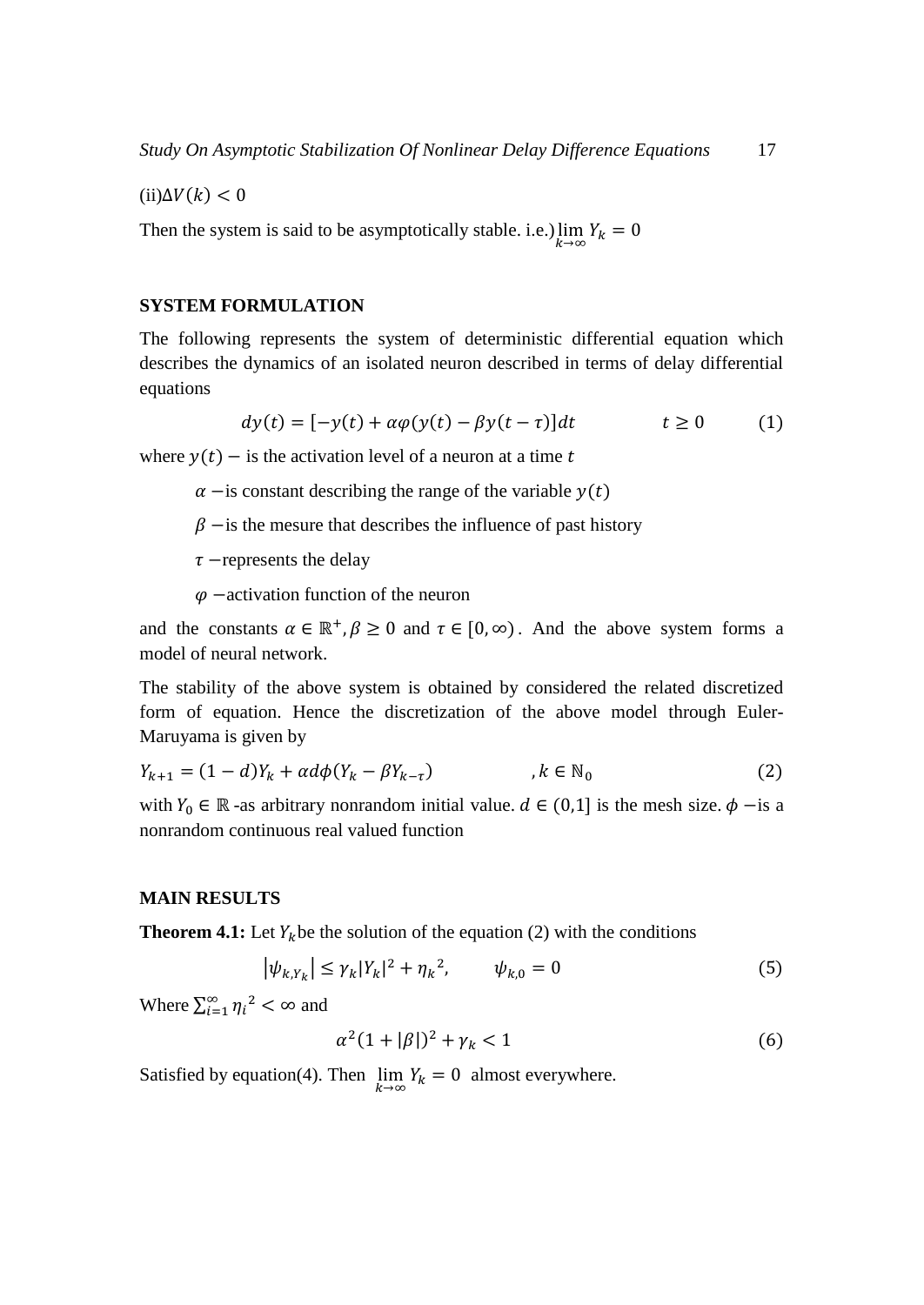## **Proof:**

Consider equation(2),

$$
Y_{k+1} = (1-d)Y_k + \alpha d\phi (Y_k - \beta Y_{k-\tau}) \qquad k \in \mathbb{N}_0
$$

Squaring on both sides we get

$$
Y_{k+1}^{2} = [(1-d)Y_{k} + \alpha d\phi (Y_{k} - \beta Y_{k-\tau})]^{2}
$$
  
= [(1-d)Y\_{k} + \alpha d\phi (Y\_{k} - \beta Y\_{k-\tau})]^{2}  
= [(1-d)Y\_{k} + \alpha d\phi (Y\_{k}) - \alpha \beta d\phi (Y\_{k-\tau})]^{2} (7)

Consider

$$
\sum_{i=1}^{n} x_i y_i \le \sum_{i=1}^{n} |x_i y_i| \le \sum_{i=1}^{n} \sqrt{|x_i|} (\sqrt{|x_i|} |y_i|)
$$

Now from Holder's inequality we have

$$
\sum_{i=1}^{n} |x_i y_i| \leq \sum_{i=1}^{n} \sqrt{|x_i|} (\sqrt{|x_i|} |y_i|) \leq \sqrt{\sum_{i=1}^{n} |x_i|} \sqrt{\sum_{i=1}^{n} |x_i| |y_i|^2}
$$

Now consider,

$$
|(1-d)Y_k + \alpha d\phi(Y_k - \beta Y_{k-\tau})| \le |(1-d)Y_k| + |\alpha|d|\phi(Y_k - \beta Y_{k-\tau})|
$$
  
\n
$$
\le |(1-d)Y_k| + |\alpha|d|(Y_k - \beta Y_{k-\tau})|
$$
  
\n
$$
\le (1-d)|Y_k| + |\alpha|d[|Y_k| + |\beta||Y_{k-\tau}|]
$$
  
\nHere let  $n = 3$   $x_1 = 1 - d$ ,  $y_1 = |Y_k|$ ,  $x_2 = |\alpha|d$ ,  $y_2 = |Y_k|$ ,  $x_3 = |\alpha|d|\beta|$ ,  $y_3 = |Y_{k-\tau}|$ ,

$$
\leq [1 - d + |\alpha|d + |\alpha|d|\beta|] [(1 - d + |\alpha|d)|Y_k|^2 + |\alpha|d|\beta||Y_{k-\tau}|^2] \tag{9}
$$

Substituting (9) in (7) we have

 $Y_{k+1}^2 \leq [1-d+|\alpha|d+|\alpha|d|\beta|] [(1-d+|\alpha|d)|Y_k|^2+|\alpha|d|\beta||Y_{k-1}|^2]$ Let  $a = d|\alpha||\beta|(1 - d + |\alpha|d + |\alpha|d|\beta|)$ 

Let

$$
V(k)^{(1)} = a \sum_{s=k-\tau}^{k-1} Y_s^2
$$
  

$$
V(k) = Y_k^2 + V(k)^{(1)}
$$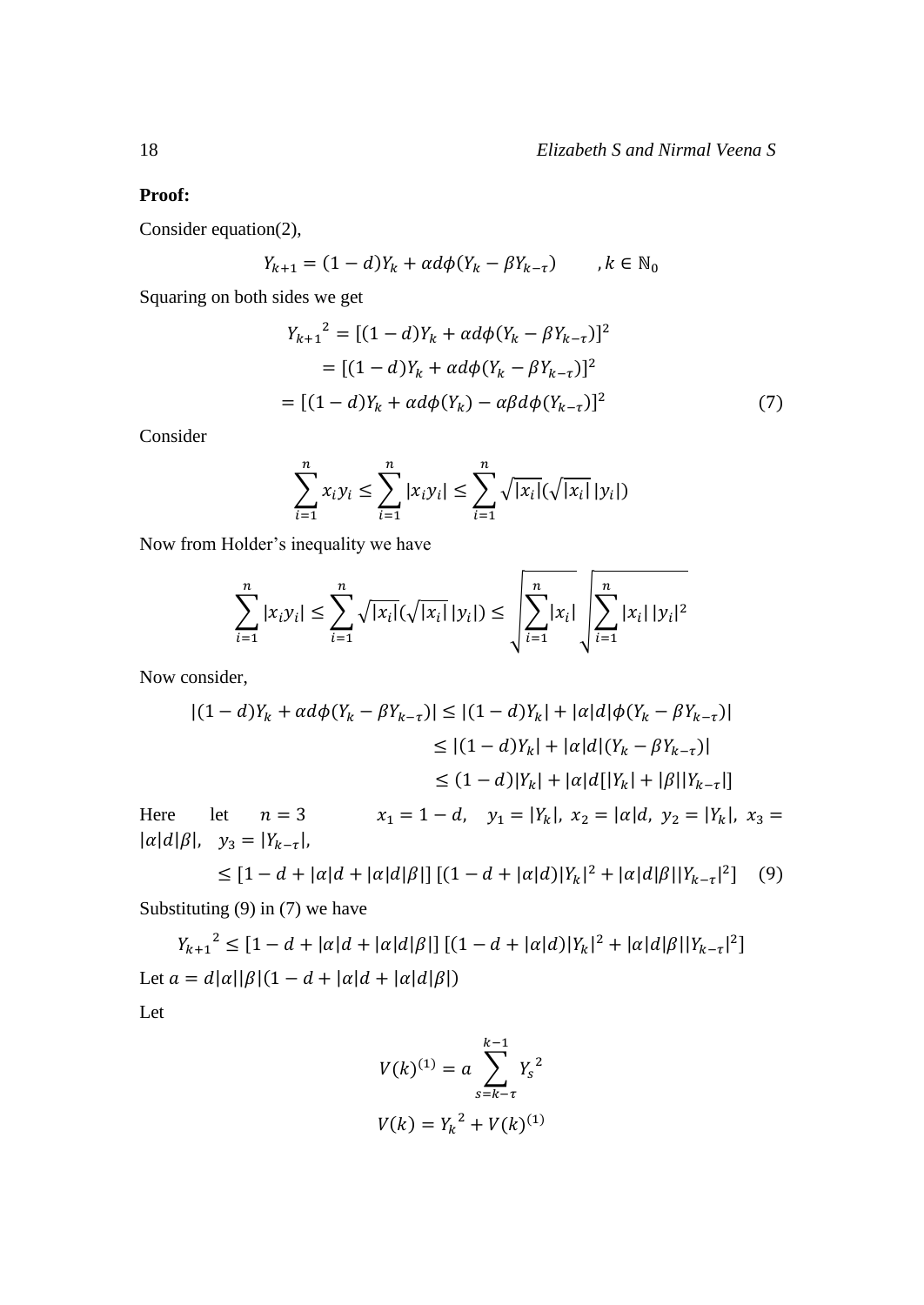Consider,

$$
\Delta V(k)^{(1)} = V(k+1)^{(1)} - V(k)^{(1)}
$$

$$
= a \sum_{s=k+1-\tau}^{k} Y_s^2 - a \sum_{s=k-\tau}^{k-1} Y_s^2
$$

$$
= aY_k^2 - aY_{k-\tau}^2
$$

Now consider

$$
\Delta V(k) = Y_{k+1}^{2} - Y_{k}^{2} + \Delta V(k)^{(1)}
$$
  
\n
$$
= Y_{k+1}^{2} - Y_{k}^{2} + aY_{k}^{2} - aY_{k-\tau}^{2}
$$
  
\n
$$
\leq [1 - d + |\alpha|d + |\alpha|d|\beta|] [(1 - d + |\alpha|d)|Y_{k}|^{2} + |\alpha|d|\beta||Y_{k-\tau}|^{2}]
$$
  
\n
$$
- Y_{k}^{2} + aY_{k}^{2} - aY_{k-\tau}^{2}
$$
  
\n
$$
\leq [a - 1 + (1 - d + |\alpha|d + |\alpha|d|\beta|)(1 - d + |\alpha|d)]|Y_{k}|^{2}
$$
  
\n
$$
+ [1 - d + |\alpha|d + |\alpha|d|\beta|] |\alpha|d|\beta||Y_{k-\tau}|^{2} - aY_{k-\tau}^{2}
$$
  
\n
$$
\leq [d|\alpha||\beta|(1 - d + |\alpha|d + |\alpha|d|\beta|) - 1
$$
  
\n
$$
+ (1 - d + |\alpha|d + |\alpha|d|\beta|)(1 - d + |\alpha|d)||Y_{k}|^{2}
$$
  
\n
$$
+ [1 - d + |\alpha|d + |\alpha|d|\beta|] |\alpha|d|\beta||Y_{k-\tau}|^{2}
$$
  
\n
$$
- d|\alpha||\beta|(1 - d + |\alpha|d + |\alpha|d|\beta|)Y_{k-\tau}^{2}
$$
  
\n
$$
\leq ([1 - d - d|\alpha|(1 + |\beta|)]^{2} - 1)|Y_{k}|^{2}
$$
 (10)

From (6) and for all  $d \in (0,1]$  we get,

$$
0 < 1 - |\alpha|(1 + |\beta|) < 1, 0 < d[1 - |\alpha|(1 + |\beta|)] < 1
$$
\n
$$
\Rightarrow 0 < 1 - d[1 - |\alpha|(1 + |\beta|)] < |\alpha|(1 + |\beta|)
$$

Hence,

$$
(1 - d[1 - |\alpha|(1 + |\beta|))]^2 \le \alpha^2 (1 + |\beta|)^2 < 1.
$$

And,

$$
(1 - d[1 - |\alpha|(1 + |\beta|))]^2 - 1 < 0
$$

Therefore from (10), we have

$$
\Delta V(k) < 0 \tag{11}
$$

Therefore we have,

$$
\lim_{k\to\infty}Y_k=0
$$

Hence the theorem is proved.